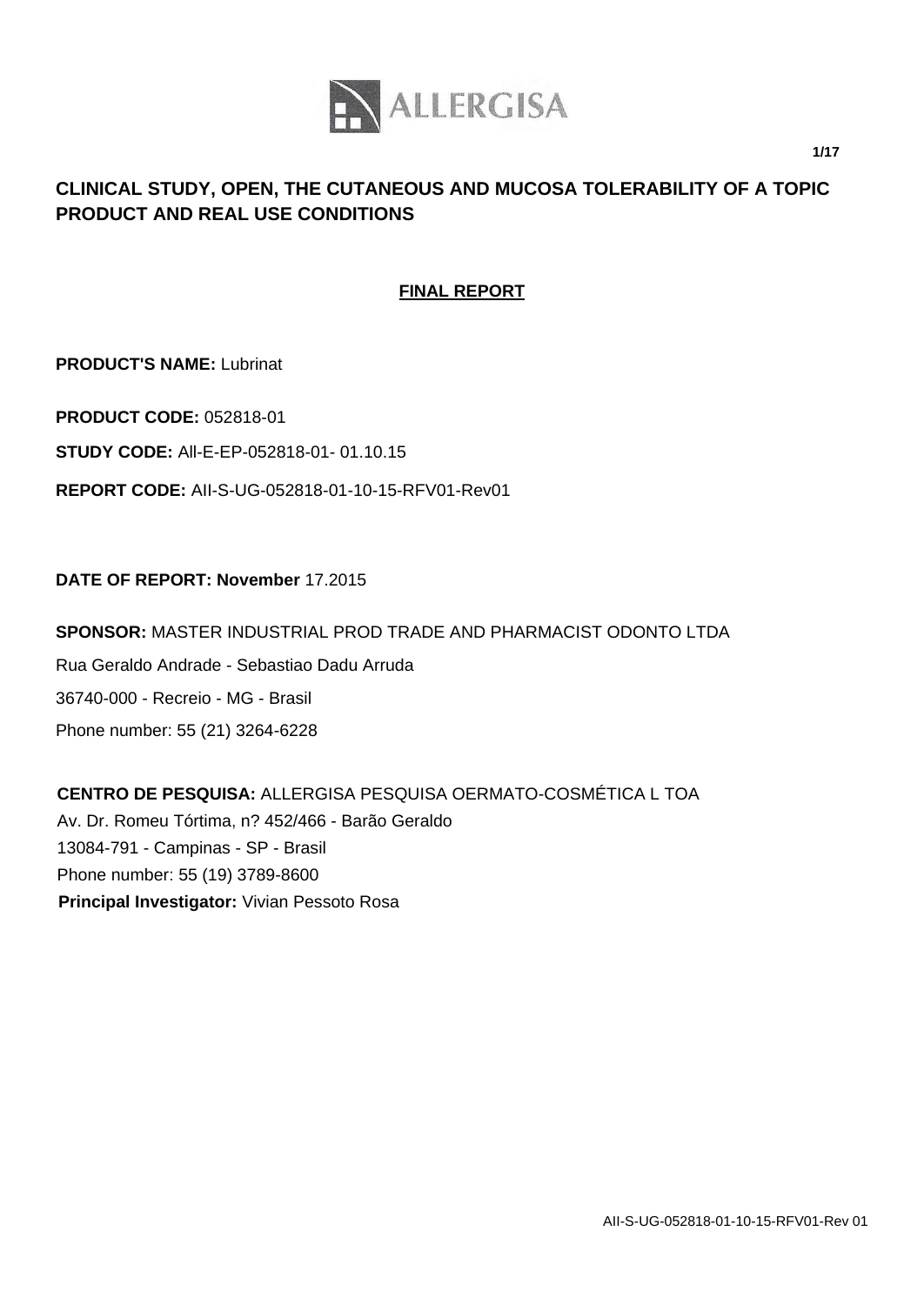

# **CLINICAL STUDY, OPEN, THE CUTANEOUS AND MUCOSA TOLERABILITY OF A TOPIC PRODUCT AND REAL USE CONDITIONS**

## **SUMMARY**

| Product's Name:                         | Lubrinat                                                                                                                                                                                                                                                                                                                                       |
|-----------------------------------------|------------------------------------------------------------------------------------------------------------------------------------------------------------------------------------------------------------------------------------------------------------------------------------------------------------------------------------------------|
| Product code:                           | 052818-01                                                                                                                                                                                                                                                                                                                                      |
| Study Code:                             | All-S-UG-052818-01-10-15                                                                                                                                                                                                                                                                                                                       |
| Report code:                            | All-S-UG-052818-01-10-15-RFV01-Rev 01                                                                                                                                                                                                                                                                                                          |
| PURPOSE OF THE<br><b>STUDY</b>          | Check the skin acceptability of the genital mucosa and perineal region<br>of cosmetic product for topical use by observing the non-occurrence of<br>adverse events and discomfort sensations.                                                                                                                                                  |
| <b>METHODOLOGY</b>                      | Participants were instructed to use the product at home according to the<br>instructions provided for 21 days (+/- 2 days). They were held<br>evaluations of perceived Efficacy were held, through questionnaires, on<br>the first day of the study, prior to the use of the product (T0) and after 21<br>days $(+/- 2$ days) of use $(T21)$ . |
| <b>PRINCIPLE</b><br><b>INVESTIGATOR</b> | Vivian Pessoto Rosa.                                                                                                                                                                                                                                                                                                                           |
| PERIOD OF TEST                          | 21 days $(+/- 2$ days).                                                                                                                                                                                                                                                                                                                        |
| <b>APPLICATION</b><br><b>FREQUENCY</b>  | Every 3 days.                                                                                                                                                                                                                                                                                                                                  |
| <b>TEST AREA</b>                        | Vagina                                                                                                                                                                                                                                                                                                                                         |
| <b>NUMBER OF</b><br><b>PARTICIPANTS</b> | 35                                                                                                                                                                                                                                                                                                                                             |
| <b>POPULATION</b><br><b>DESCRIPTION</b> | Female, ages: 42-66 years old, postmenopausal participants and<br>presenting complaint of dryness in the vaginal region.                                                                                                                                                                                                                       |
| <b>ETHICS</b>                           | This study was conducted in accordance with principles of the<br>Declaration of Helsinki, the applicable regulatory requirements,<br>including CNS Resolution No. 466/12, and the Good Clinical Practices<br>(Document of Americas and ICH E6: Good Clinical Practice).                                                                        |
| <b>RESULTS</b>                          | During the study, no participant presented clinical cutaneous signs or in<br>genital mucosa related to the use of the product.                                                                                                                                                                                                                 |
| <b>CONCLUSION</b>                       | The product was considered safe for the evaluated conditions.                                                                                                                                                                                                                                                                                  |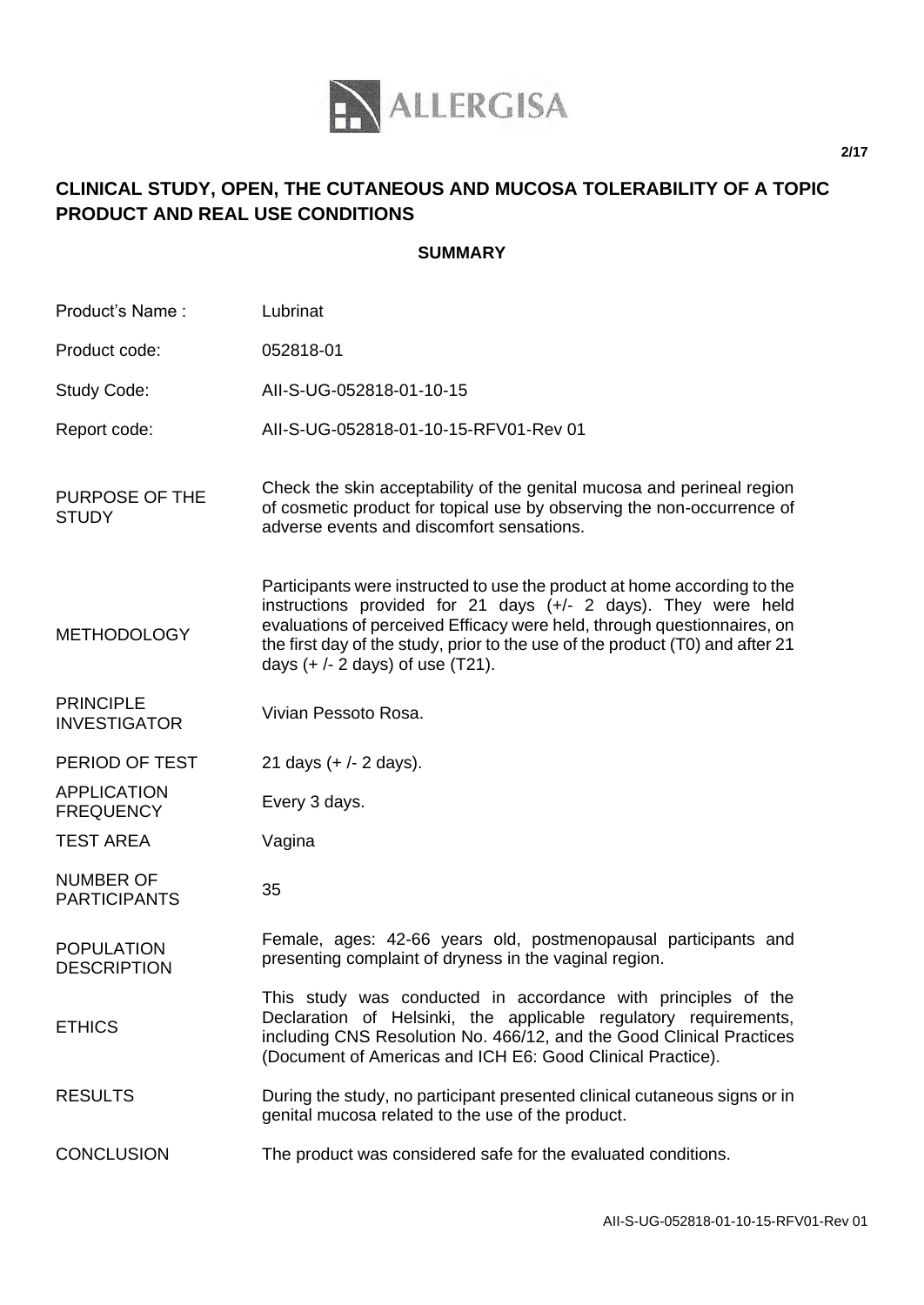

#### **QUALITY ASSURANCE**

The study was performed in accordance to CNS Resolution No. 466/2012, in the spirit of the Good Clinical Practice and in accordance with the Allergisa Standard Operating Procedures.

Our quality Data are assured considering that our employees are trained and qualified according the research to be conducted, our equipment are maintained calibrated, and were used recognized and / or validated methods.

The Quality Assurance Area performs audit of the Management System; and is available to receive our customers for specific tutoring of their research.

Representative signature of Quality Assurance System means that the research was conducted as described above.

Retian Variant

Quality Manager Heliara Nascimento Lopes 11/17/2015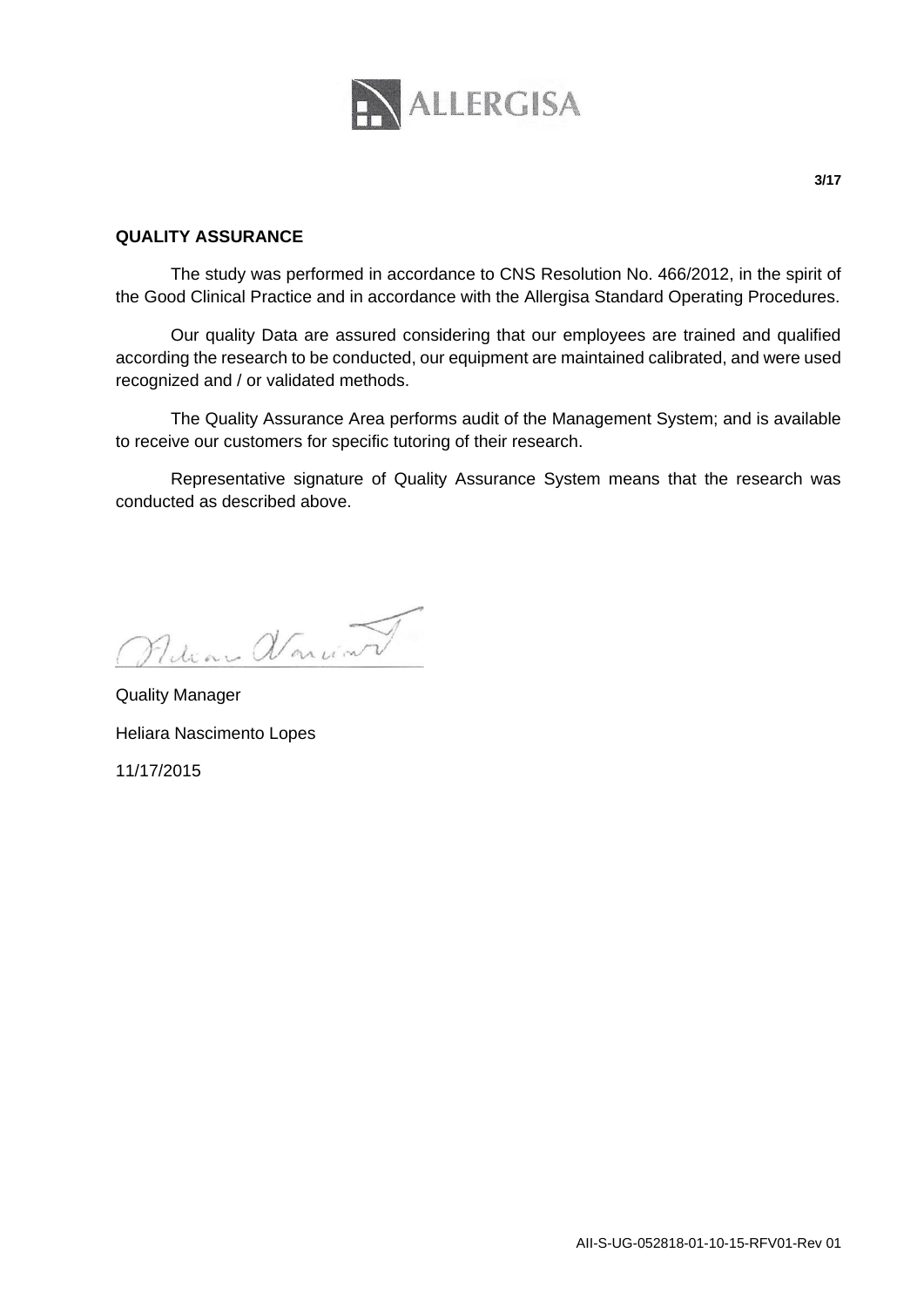

#### **INDEX**

| <b>1 LIST OF ABBREVIATIONS</b>                           |    |  |
|----------------------------------------------------------|----|--|
| <b>2 INTRODUCTION</b>                                    |    |  |
| <b>3 OBJECTIVES</b>                                      |    |  |
| <b>4 INVESTIGATIONAL PRODUCT</b>                         |    |  |
| 4.1. Identification                                      | 7  |  |
| 4.2. How to use                                          | 7  |  |
| 4.3. Storage                                             | 8  |  |
| <b>5 APPLICABLE ETHICAL CONSIDERATION</b>                | 8  |  |
| <b>6 STUDY DATE</b>                                      |    |  |
| <b>7 RESEARCH PARTICIPANTS</b>                           |    |  |
| 7.1. Recruitment of Research Participants                |    |  |
| 7.2. Selection and Admission of Research Participants    |    |  |
| 7.3. Description of population                           | 9  |  |
| 7.4. Inclusion criteria                                  | 9  |  |
| 7.5. No Inclusion                                        | 9  |  |
| 7.6. Interdiction and restriction                        | 10 |  |
| <b>8 METHODOLOGY 12</b>                                  |    |  |
| 8.1. Study Design                                        | 10 |  |
| 8.2. Study Area                                          | 10 |  |
| 8.3. Clinical Gynecologic Evaluation                     | 10 |  |
| 8.4. Procedure Schedule                                  | 11 |  |
| 8.5. Criteria and Procedures for Participants Withdrawal | 11 |  |
| <b>9 ADVERSE EVENTS</b>                                  | 12 |  |
| <b>10 RESULTS</b>                                        | 13 |  |
| 10.1. Adherence to the study                             | 13 |  |
| 10.2 Clinical Gynecologic Evaluation                     | 13 |  |
| <b>CONCLUSION</b>                                        |    |  |
| <b>REFERENCES</b>                                        | 16 |  |
| <b>ANNEX 1 INFORMED CONSENT</b>                          |    |  |
| <b>ANNEX 2 STUDY GROUP</b>                               |    |  |
| <b>ANNEX 3 PRODUCT</b>                                   |    |  |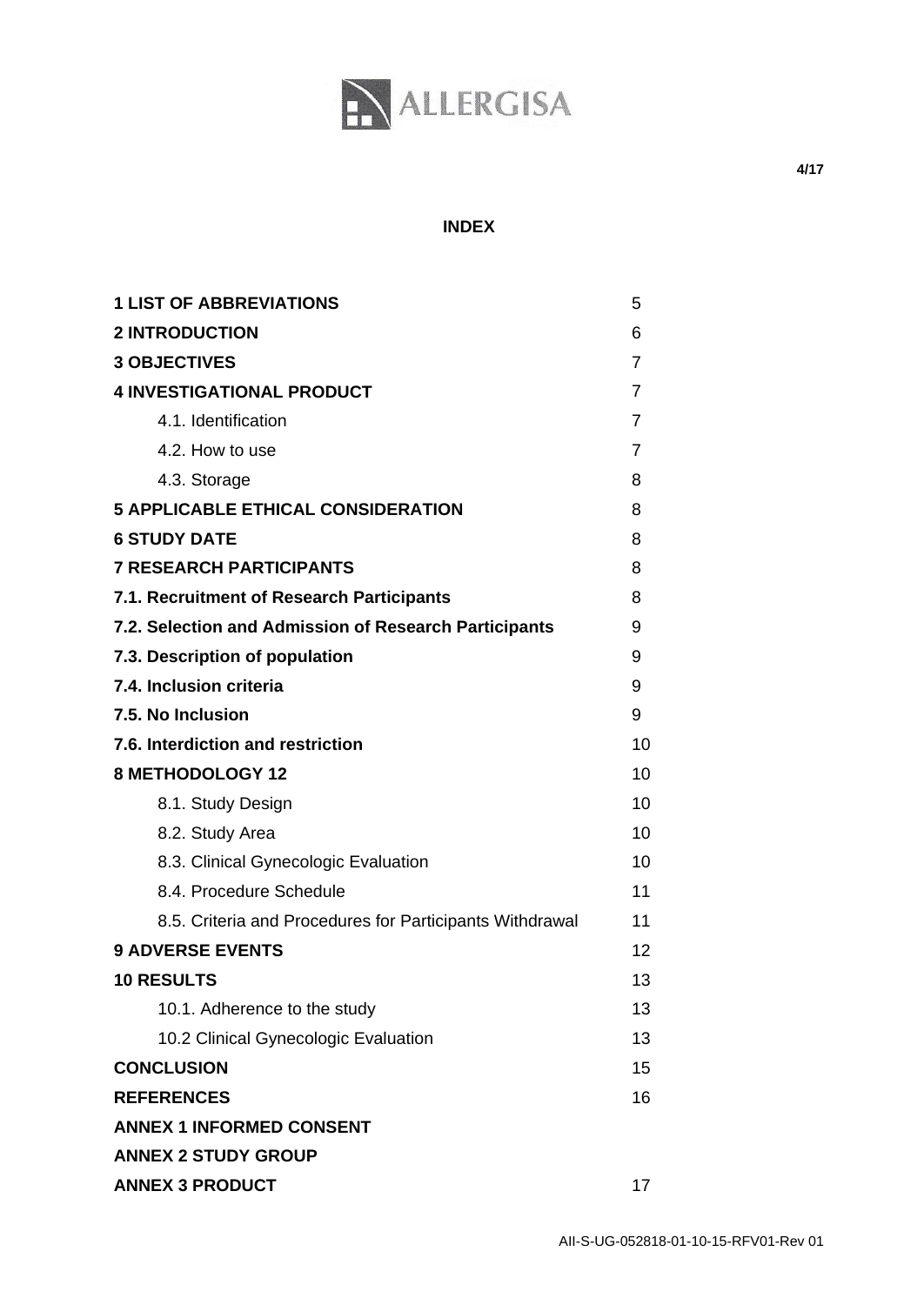

# **1. LIST OF ABBREVIATIONS**

| <b>ANVISA</b>   | Agencia Nacional de Vigilância Sanitária    |  |  |
|-----------------|---------------------------------------------|--|--|
|                 | (Brazilian Health Surveillance Agency)      |  |  |
| GCP / ICH       | Good Clinical Practice / International      |  |  |
|                 | Conference on Harmonization.                |  |  |
| <b>CNS</b>      | Conselho<br><b>Nacional</b><br>Saúde<br>de  |  |  |
|                 | (Brazilian National Health Council)         |  |  |
| ICH E6:         | Good Clinical Practice.                     |  |  |
| T <sub>0</sub>  | Start time, before the use of product test. |  |  |
| T <sub>21</sub> | Time After 21 days of use of product test.  |  |  |
| IC              | Informed Consent                            |  |  |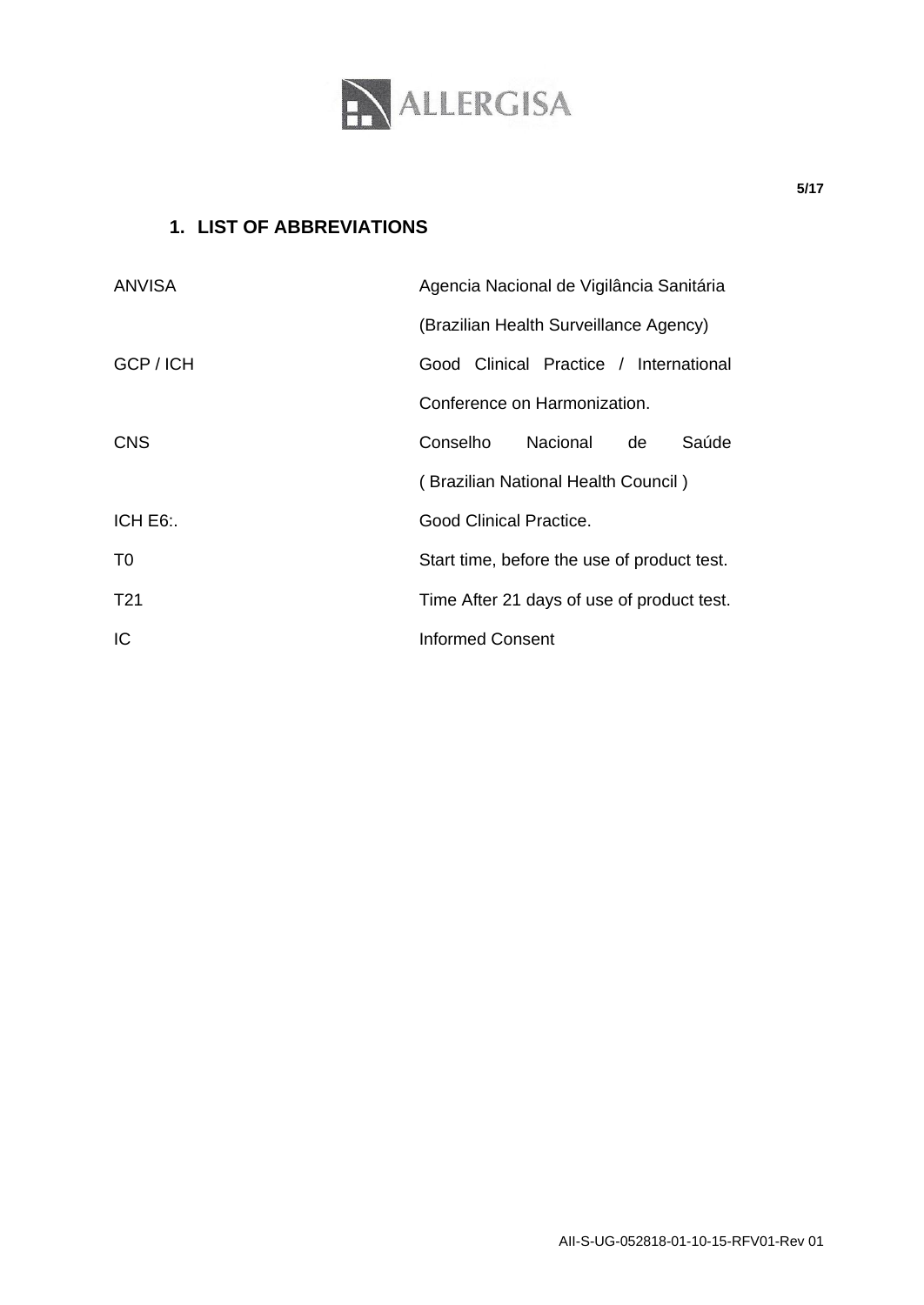

 In the last years, the cosmetic industry has grown considerably as well as its interest in developing effective and safe products. The creation of the Consumer Protection Code, the requirements of the Department of Health Surveillance from the Ministry of Health and the competition itself led to more cautious attitudes from the Industries regarding the action and benefits of their products, seeking to associate their affirmations to the scientific work.

 The industry's awareness as well as consumer and regulatory agency requirements have led cosmetics manufacturers to adopt procedures that provide them with better knowledge of their products: they are conducting clinical trials on safety and efficacy coordinated by medical experts before placing their products in the market. These procedures provide companies with more safety, credibility and consumer trust.

Once a cosmetic product is freely available to the consumer, it must be safe under normal or reasonably predictable conditions of use. (According to ANVISA'S Cosmetic Product Safety Assessment Guide).Thereunto, raw materials used in the product formula should be raw materials with proven safety and the use of which is enshrined in the cosmetic industry. Furthermore, the security of final formula should be tested before being placed on the market, as predict the Guide to Cosmetics Safety Evaluation - ANVISA.

According to Good Clinical Practice, adverse event is any untoward medical occurrence that took place in a clinical research participant who has used a pharmaceutical product, but not necessarily presented a causal nexus to the treatment (International Council on Harmonization of Technical Requirements for Registration of Pharmaceuticals for Human Use - ICH).

The contact of the skin with topical application of products, such as cosmetics, can cause different kinds of reactions. Among these skin reactions we highlight- contact eczema, urticaria, acne and blemishes (SAMPAIO & RIVITTI, 2000). In general, contact eczema is caused by two mechanisms: by primary irritation, by the action of irritants or sensitization in the presence of some allergenic component.

For assessment of irritant potential and sensitizing of a product, a number of variables must be taken into account: components of the formula, concentration of ingredients, absorption, amount applied, skin condition, mode and frequency application and the cumulative effect (DOOMS-GOOSSENS, 1993).

Skin permeability varies according to the region of the body, with greatest absorption in the folds and face. When a product is applied on the skin, percutaneous absorption is greater or lesser depending on the product's concentration, type of vehicle used, surface skin area and skin contact time (ZATZ,1993). Thus, some regions of the body are more susceptible to irritation than others.

Researches conducted with human beings are regulated according to very rigid laws, in order to protect and safeguard the individuals. These laws vary depending on the country.

In Brazil, these studies are allowed, as long as they follow the precepts of the Declaration of Helsinki and Resolution No 466/12 (CONSELHO NACIONAL DE SAÚDE, 2013).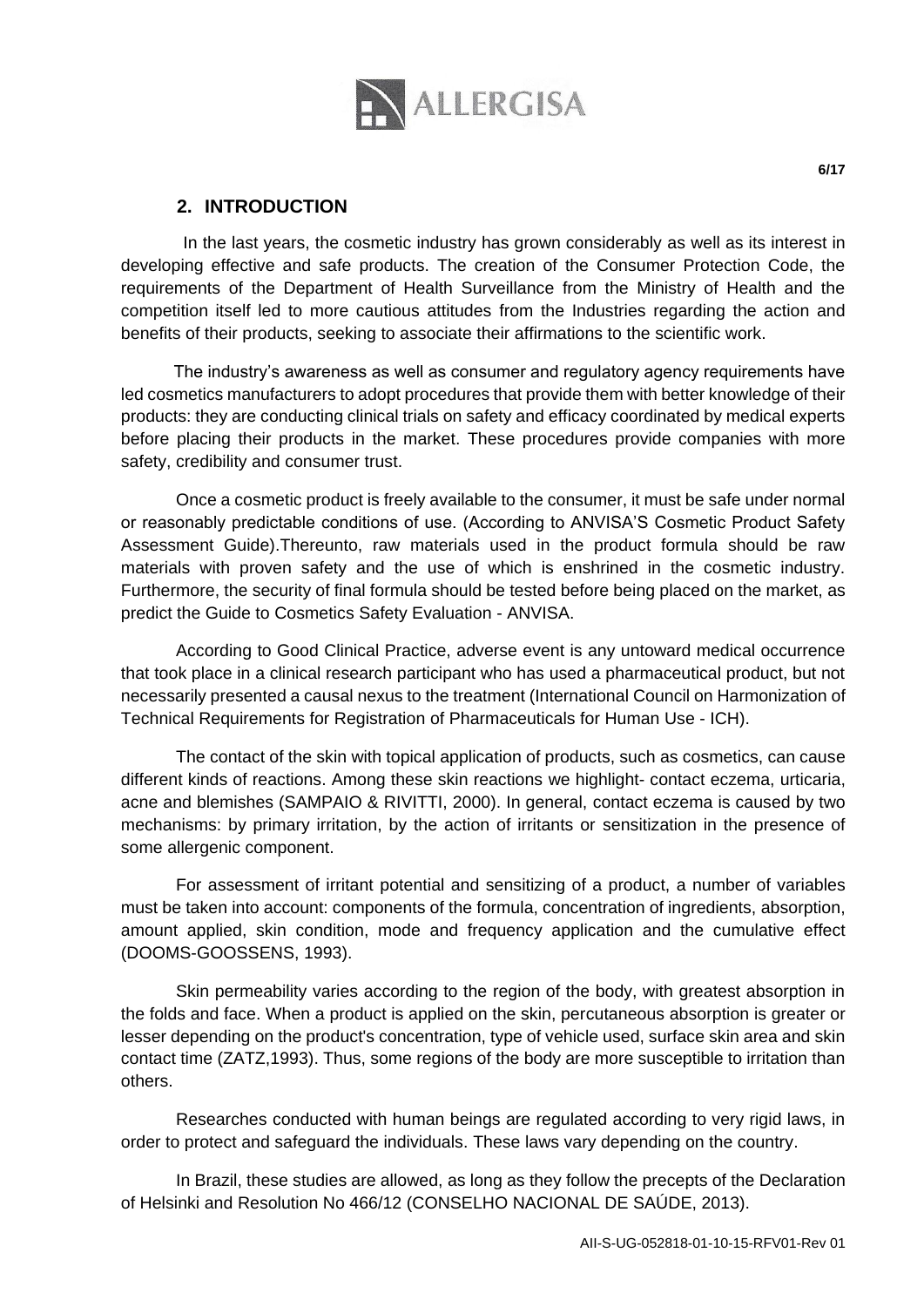

The research for cosmetics safety assessment aim to confirm the absence of risk associated with the use of the cosmetic product. Compatibility researches carried out through patch test seek to prove the absence of adverse events during application of a cosmetic product for the first time on the skin, thus proving that it is safe for use. Consist of repeated applications of the product on the skin by evaluating the non-occurrence of irritation or sensitization (KLlGMAN & WOODING, 1967; FISHER, 1995). It can be also confirmed the absence of potential photo irritating or photosensitization

On the other hand the researches for acceptability, evaluate the safety of the products in real conditions of use thus enabling to know the product in the same market conditions are conducted with the finished product, prior to its introduction in the market. (BARAN & MAIBACH,1994). In addition to safety, this research can also assess a product's sensory features by identifying additional complaints and comments regarding its performance. Through clinical tests, the company becomes aware of any considerations and complaints that may emerge once its product is sold and may develop strategies, including specific training for the Client Services Center (SAC) prior to product launch (BARAN & MAIBACH, 1994)

## **3. OBJECTIVE**

The objective of this study was to verify the acceptability of a cosmetic product for topical use by observing the non-occurrence of adverse events and skin discomfort sensations of the genital mucosa and the perineal region.

## **4. INVESTIGATIONAL PRODUCT**

The product Information, as declared by the sponsor, is described in Annex 3. A sample of the product was cataloged and is on our files, which will be maintained four a period of one month.

#### **4.1 Identification**

Table 1. Product Test Identification

**Product Name Product code**

Lubrinat 052818-01

#### **4.2 How to use**

Separate urn applicator and open the lid of the tube. To attach the applicator nozzle on the tube screw slowly. After fitting the applicator at horizontal position, gently squeeze the base of the tube with the fingers forcing the gel to enter the applicator, filling it up to the recommended limit. Remove the applicator and close the tube.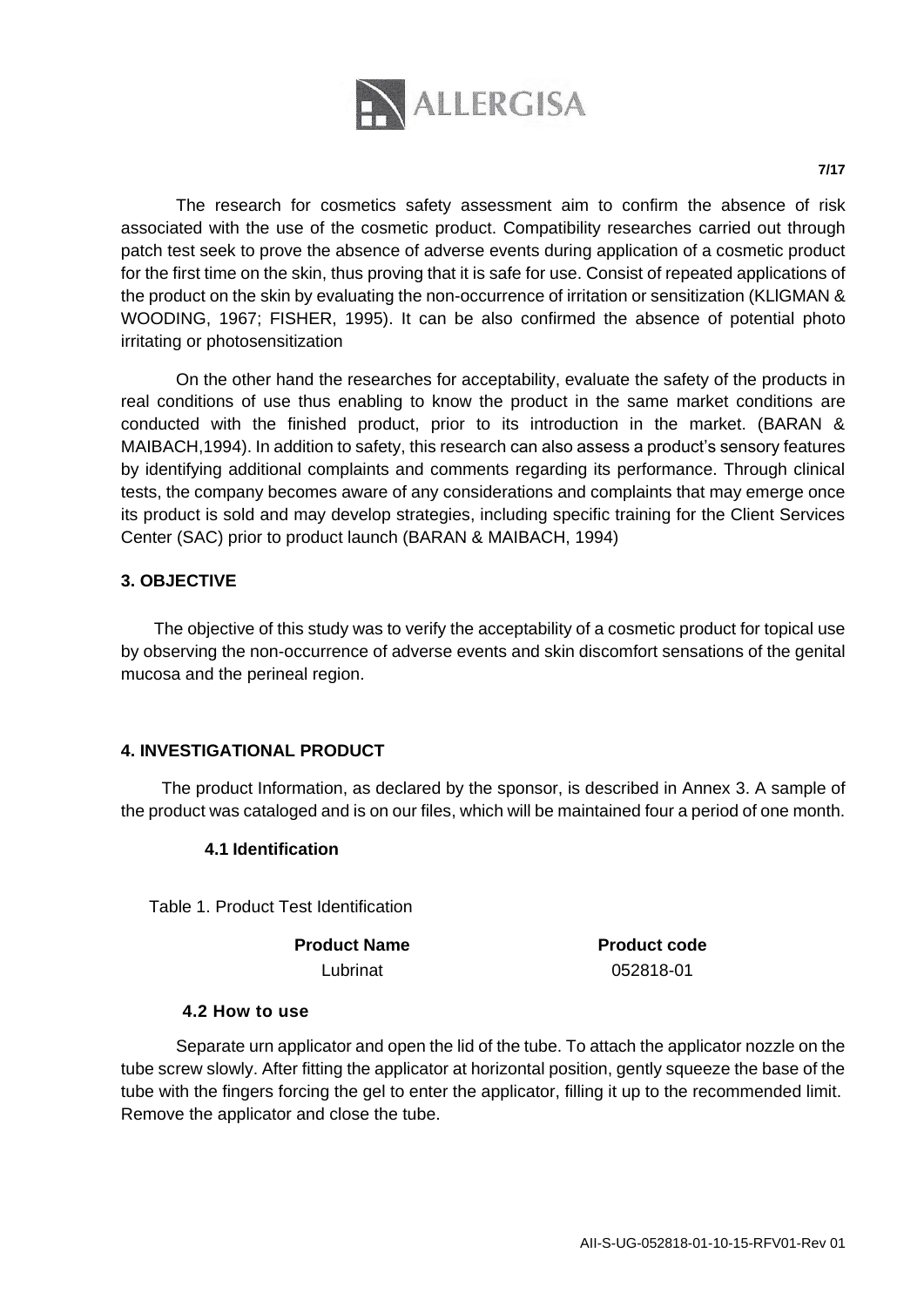

The vaginal gel application must be done while lying on your back, deeply introducing the applicator gently into the vagina, Slowly press the plunger until it stops gently pushing the plunger, until completely empty applicator. Apply the product every three days. The gynecological applicator is disposable after use discard.

## **4.2.1. Compliance check of the Product Use**

The compliance check of the product use by the participants was verified through the diary of product use by the participants.

## **4.3 - Storage**

The products supplied by the sponsor were initially stored in the Research Center sample room with temperature controlled and restricted access. The product release was controlled by the principal investigator or designated technicians responsible for it.

Upon receiving the product, the participants were instructed about their storage conditions, highlighting the importance to keep them in places out of reach of children and / or animals.

## **5. APPLICABLE ETHICAL CONSIDERATIONS**

The study was conducted in compliance of the principles of Declaration of Helsinki, the applicable regulatory requirements including CNS Resolution No. 466/12, and in the spirit of the Good Clinical Practice (Document of the Americas and ICH E6: Good Clinical Practice).

Participants were informed of the purpose of the study, its methodology and time, and the benefits expected and possible restrictions related to the study and those who have confirmed their interest in participating signed an informed consent form (Appendix 1).

All the technical documentation of the research is found in the archives of Allergisa, where will be kept for a period of 5 years.

# **6. STUDY DATES**

The total search time was 21 days  $(+/- 2$  days).

The investigation started on October 19, 2015 and was completed on November 10, 2015.

- **Start:** 10/19/2015;
- **End:** 11/10/2015.

# **7. RESEARCH PARTICIPANTS**

## **7.1. Recruitment of Research Participants**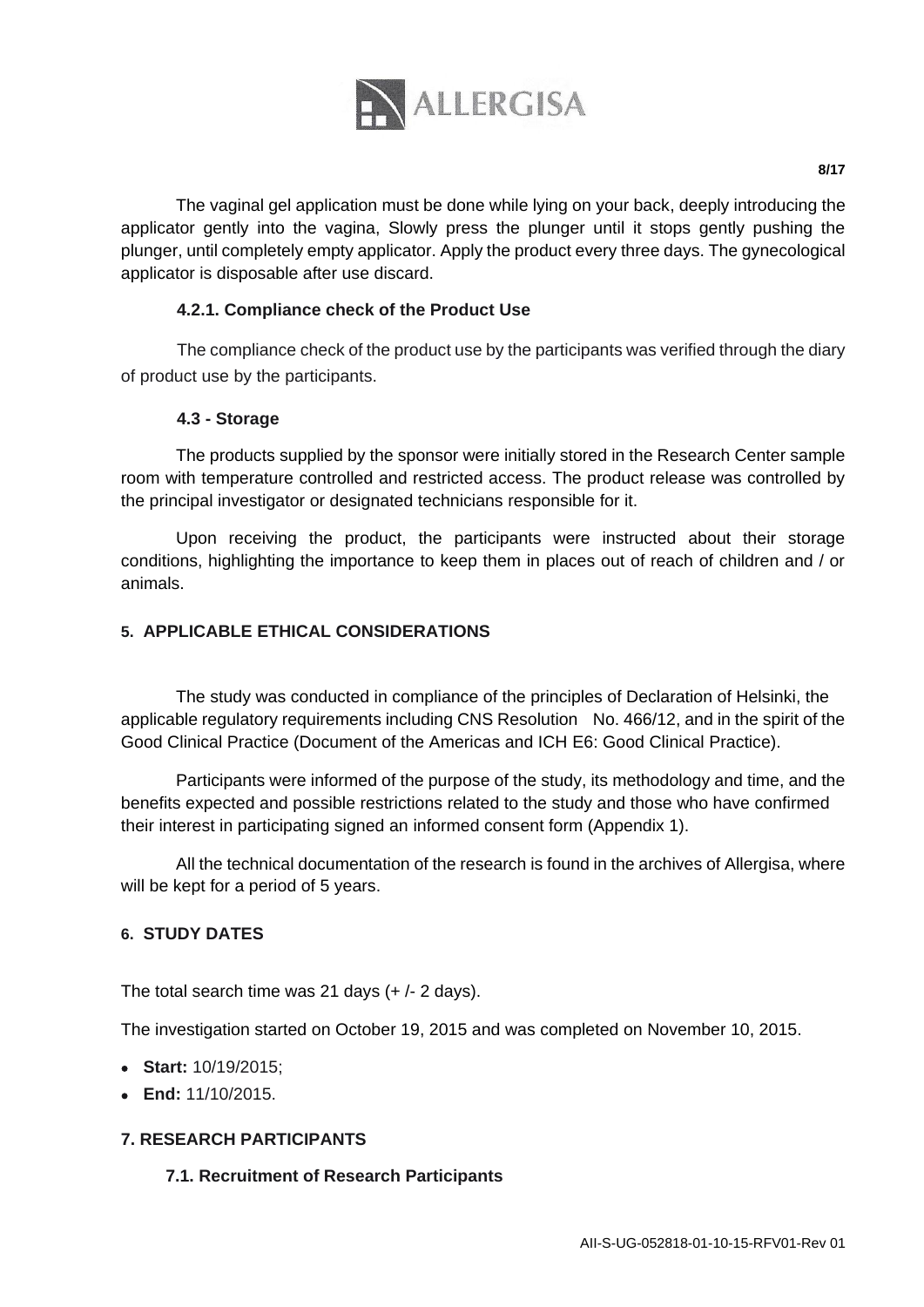

The recruitment of the research participants was conducted by the recruitment Section at the Research Center, which has a computerized system and updated records. The participants that have an interest in participating in this research are registered in this system who were contacted to participate in the selection and having all the necessary criteria, were included in the study.

## **7.2. Selection and Admission of Research Participants**

During selection of the participants to this research, Allergisa made sure that they had no conditions that could interfere at the results of the study. Allergisa is still responsible for the information present in the participant's Evaluation form, checking all the criteria of inclusion and exclusion for its admission to the research.

## **7.3. Description of Population**

For this study, 36 female participants were recruited to the research between 42 and 66 years old (Annex 2**)** 

The study aimed to obtain to its end at least 30 answers, according to Evaluation Guide to Cosmetic Safety the National Sanitary Surveillance Agency Products - ANVISA.

## **7.4. Inclusion criteria**

- Healthy participants:
- Skin and mucosa Integra in the test region;
- Concordance to adhere the procedures and requirements of the test and attend to the Office at the day( s ) and hour (s) set for evaluations;
- Capacity to consent participation in the study;
- Females
- Ages: 40-70 years old;
- Menopausal participants:
- Dryness complaint in the vaginal region.

## **7.5. No Inclusion Criteria**

- Cutaneous pathology in the area of product application:
- Diabetes Mellitus Type 1; insulin dependent diabetes; presence of complications due to diabetes (retinopathy, nephropathy, neuropathy); presence dermatosis related to diabetes (ulcer plant, necrobiosis lipoidica, granuloma annular, opportunistic infections); episodes or history of hypoglycemia, diabetic ketoacidosis and / or hyperosmolar coma;
- Immunological deficiency: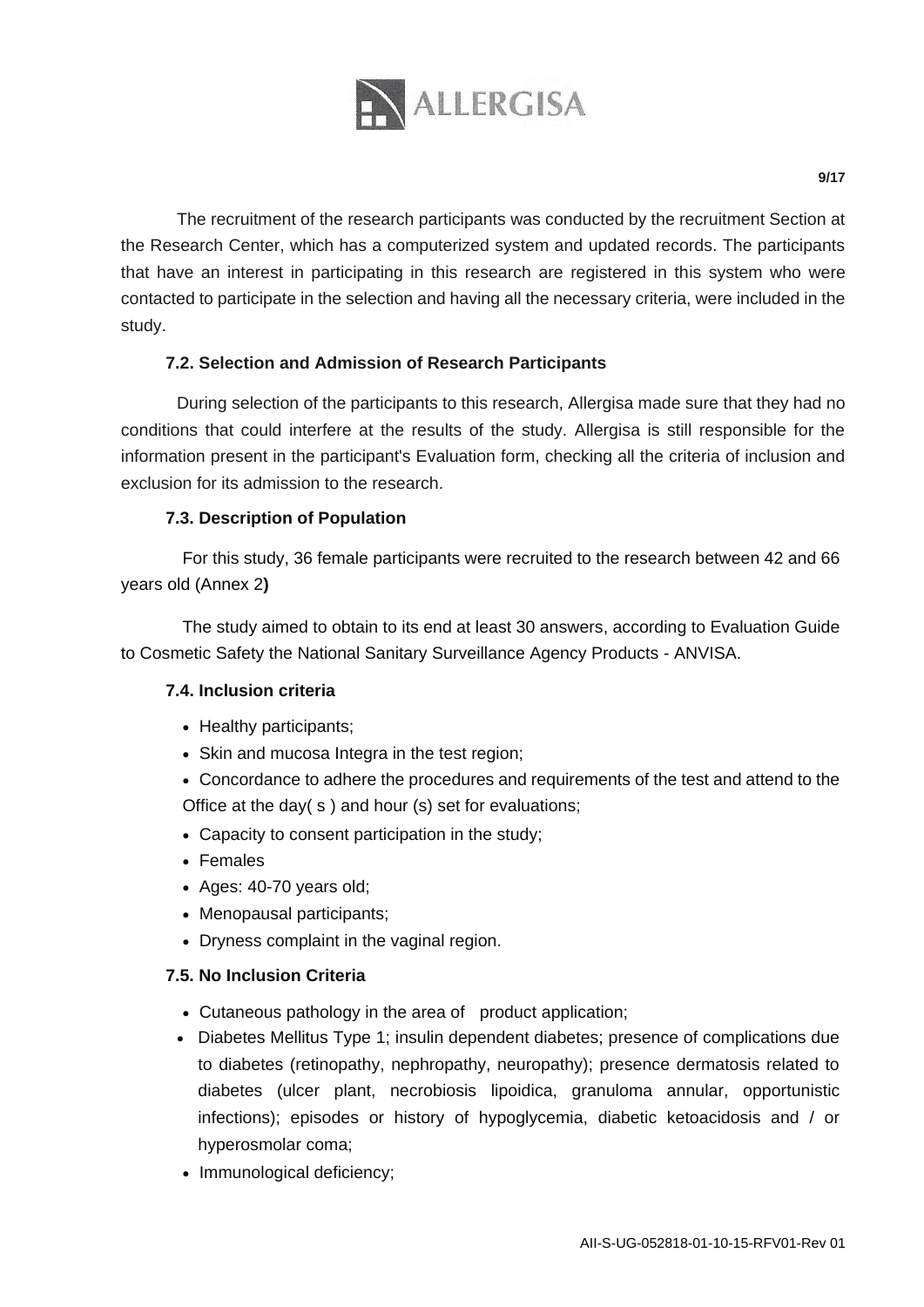

 Current use of the following rnedications use of topical or systemic: corticosteroids, immunosuppressant drugs and antihistamines;

- Skin disorders: vitiligo, psoriasis, atopic dermatitis;
- History of Reaction to the category of the product tested;
- Other disorders or medication that may interfere directly in the study or even endanger the health of the research participant.

#### **7.6. Interdiction and restriction**

• Do not apply any product in the experimental region to interfere in the study evaluation;

• Do not change cosmetic habits, including hygiene

#### . **8. METHODOLOGY**

#### **8.1. Study Design**

Open clinical study.

#### **8.2. Study area**

Participants were instructed to use the product in the vagina.

## **8.3. Clinical Gynecologic Evaluation**

Participants were evaluated by a gynecologist at baseline (T0) for verification of the criteria for inclusion and exclusion of the study, and at the final visit (T21) to check possible adverse events, discomfort sensations and to confirm the correct use of the product. They were supervised by the gynecologist also throughout the research and evaluated in case of appearance of any symptom or sign, to confirm the correct use of the product and to detect possible adverse events.

Participants were instructed to look for the research coordinator at any time, if they had any complaints. In these cases would be referred for evaluation and guidance of the physician in charge, who would proceed with the examination, the reaction rate and accomplish proper conduct (counseling and or medication and photographic documentation, if necessary).

#### **8.3.1. Adverse Gynecologic Reactions**

All reactions would be classified according to their intensity as mild, moderate or intense. If necessary, the product use would be discontinued.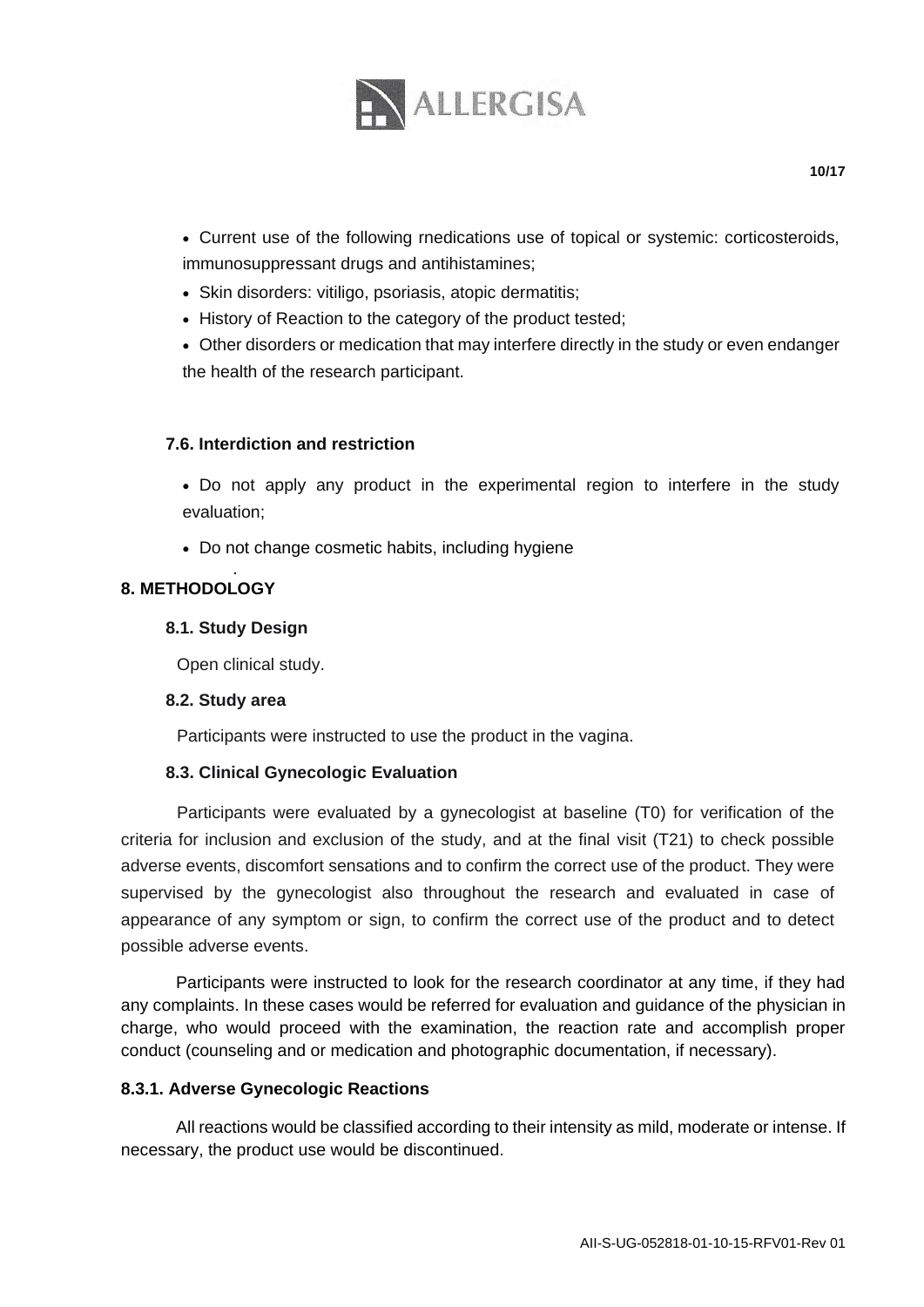

#### **8.4 Procedure schedule**

#### Table 2: Study schedule

|      |                                                         | 10 | Т21 |
|------|---------------------------------------------------------|----|-----|
|      | Signature of IC                                         |    |     |
|      | Clinical Evaluation by the Gynecologist                 |    |     |
| ASES | Efficacy Perceived Evaluation by the Participant Search |    |     |
|      | Acceptability assessment and product conformity by      |    |     |
|      | conferring the diaries of use of product test           |    |     |
|      | Distribution of the product test                        |    |     |
|      | Adverse Events Evaluation (if applicable)               |    |     |

#### **8.5. Criteria and Procedures for Research Participants Withdrawal**

The exclusion of research participant by the investigator could be due to the following reasons:

- Research participants not included: participants that signed the informed consent form, but that would not meet the criteria for inclusion and exclusion of the research;
- Participants presenting, at the vision of the investigator, any problem that prevent continuity of product applications at any period of the study;
- Withdrawal of consent by the research participant, regardless of the reason;
- Lack of adherence of the research participant to the study. Shall be considered significant lack of adhesion when the participant does not attend the center for evaluations,
- Severe Adverse Event.
- Disorder or concurrent treatment any disease process or treatment that occurs during the course of the study and may interfere with the study product as drug interaction or could mask the results.

Participants withdrawn from the study by the investigator will be accompanied if they present any possibly event related to study, even after its withdrawal. Participants will be taken by presenting adverse event will be followed up till the overall solution. In case of withdrawal after the inclusion phase of the study, there was not reposition of these participants.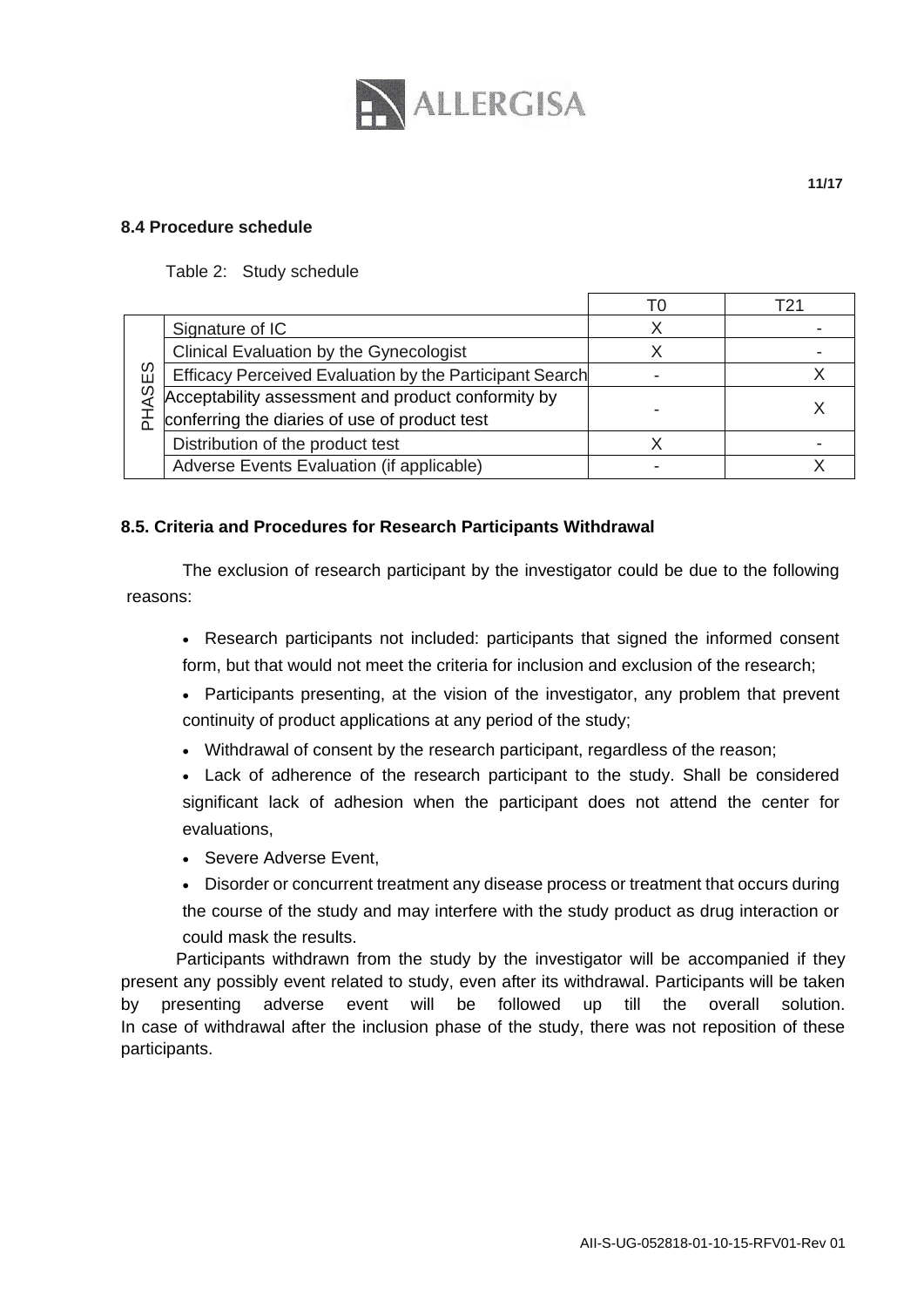

An adverse event is any untoward medical occurrence that occurred in a patient or participant in clinical research that has used a product, but not necessarily presented a causal relationship to treatment. An adverse event can, therefore, be any unexpected adverse sign(including abnormal laboratory), symptoms, or disease temporally associated with the use of the product test (modified from ICH, 1996).

According to Good Clinical Practice (ICH, 1996), a Severe Adverse Event Record It is any medical occurrence that results in:

- Death;
- Death risk;
- hospitalization or prolongation of existing hospitalization;
- Deficiency/significant or persistent disability;
- Congenital /birth defects.

Any Clinical signs, discomfort sensation, disease, or even clinically significant worsening of these conditions compared to the condition verified at the initial visit is considered an Adverse Event. The lack of clinical efficacy or perceived of a cosmetic product or medicine is not considered an Adverse Event.

Clinical signs and dermatological or systemic diseases have occurred during the process of selection of research participants are not considered Adverse Events. This information is registered at the medical evaluation forms as the reason for non-inclusion and the participants are not included in the research.

Cases of adverse events due to the incorrect use of a cosmetic product or medicine, such as inadequate frequency or incorrect application, adverse events are considered not interfere with product evaluation because the participants did not follow in this situation, the correct guidance for use as used in the labeling thereof.

An Adverse Event Form is completed for all cases of events and these are communicated to the sponsor through an Occurrences release via e-mail or at the final report of the research.

After the appearance of an event with dubious causal nexus, an investigation starts in order to determine whether such an event is or not related to the research and product test.

The procedures adopted during the investigation of the event are defined by the responsible physician based on the nature of the reaction, the participant's medical history and factors that may interfere with the occurrence of the event, as medications or other concomitant diseases.

To conclude the final diagnosis, the relation of an Adverse Event can be defined using the following expressions: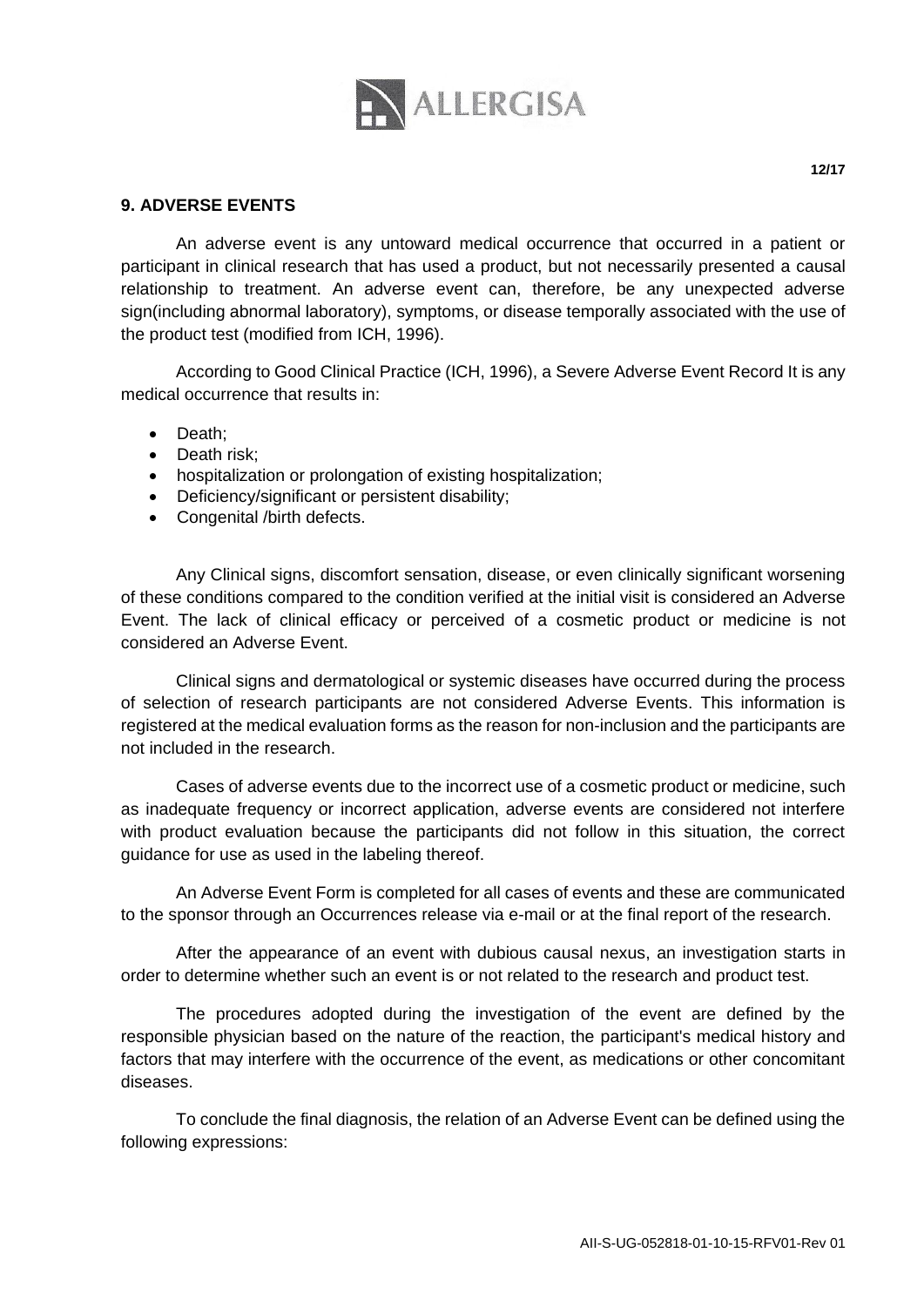

**13/17**

Negative Nexus or Not Related - There is no possibility of a causal link between the product and the adverse event observed.

Unlikely - It is unlikely that there is a positive causal link between the product and the adverse event observed.

Possible – It is possible that there is a positive causal link between the product and the adverse event observed, but there is no way to ensure that.

Likely - it is likely to be a positive causal link between the product and the adverse event observed, although the link is not fully proven.

Positive nexus or certainly related - according to the physician in charge, there is evidence that allow to conclude the causal link as positive between the emergence of the event and the application/use of the cosmetic product or medicine.

## **10. RESULTS**

#### **10.1. Adherence to Study**

35 participants completed the study. Of those, 01 had an adverse event (participant 011). The event is described in item 10.2

## **10.2. Clinical Gynecologic Evaluation**

#### **Participant 011**

On 11/10/2015, t final date of the research the participant 011 attended the Institute referring burning sensation in the intimate area, of light intensity, immediately after using the product test with duration of seconds and spontaneous remission on 10.19.2015, the first day of the research.

The participant maintained the use of the product-testing until the final date of the research, without recurrence of the complaint.

In the clinical gynecological evaluation it was observed a normal examination without clinical signs.

Considering the picture presented, the case was closed with negative nexus.

The participant data were considered in the research.

During the study, no participant reported discomfort sensations and were not observed clinical signs related to the use of the product.

The data obtained in clinical gynecologic evaluations are listed in Table 3.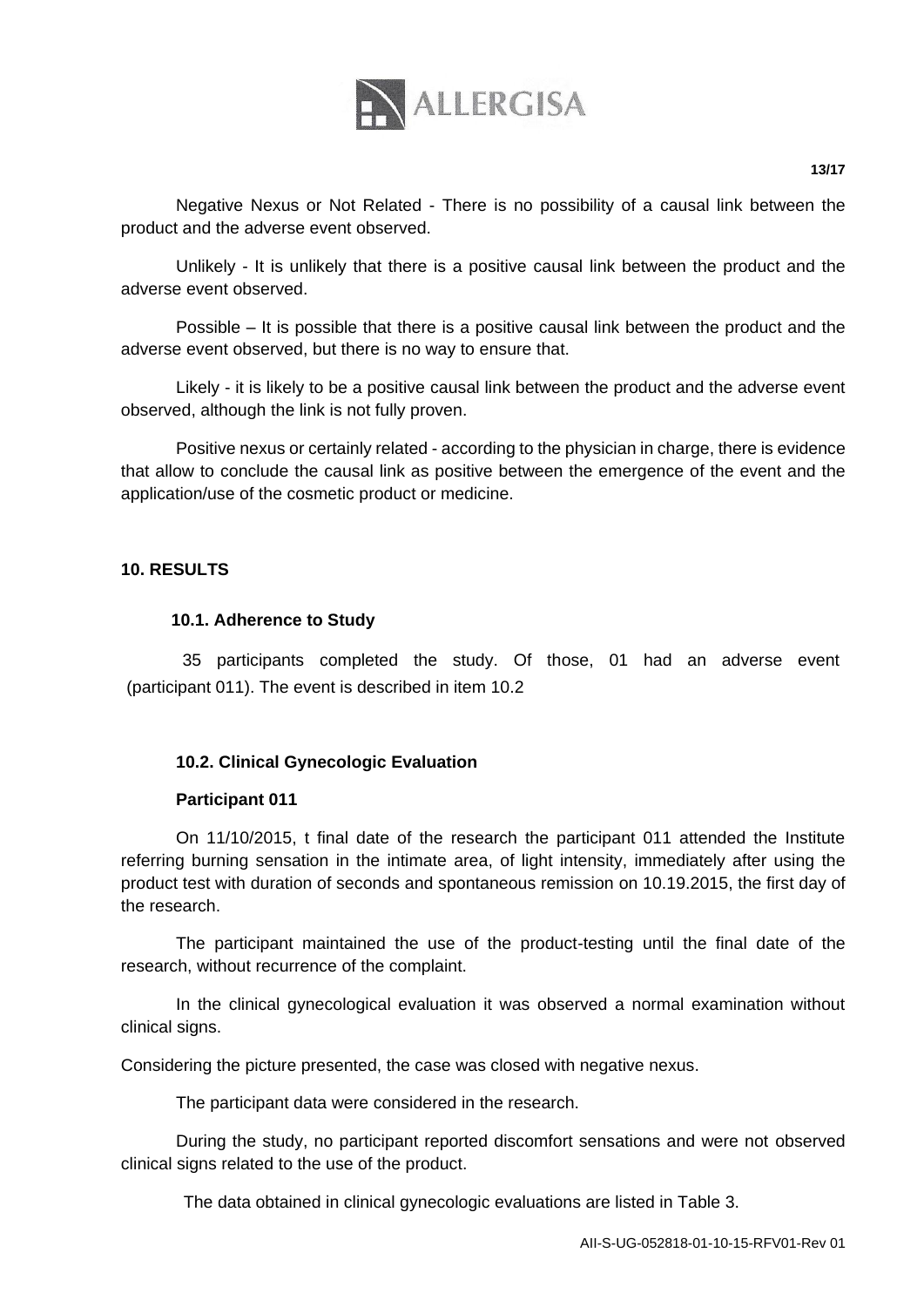

#### Table 3. Clinical Gynecologic Evaluation

| PARTICIPANT NUMBER |                | INITIAL EVALIATUION (T0) EVALUATION AFTER THE USE<br>OF THE PRODUCT (T21) |
|--------------------|----------------|---------------------------------------------------------------------------|
| 001                | О              | 0                                                                         |
| 004                | 0              | 0                                                                         |
| $\overline{006}$   | $\overline{0}$ | 0                                                                         |
| 007                | 0              | 0                                                                         |
| 008                | 0              | 0                                                                         |
| 011                | ō              | АE                                                                        |
| 013                | 0              | 0                                                                         |
| 015                | 0              | 0                                                                         |
| 016                | o              | 0                                                                         |
| 018                | 0              | 0                                                                         |
| 020                | 0              | 0                                                                         |
| 021                | $\overline{0}$ | 0                                                                         |
| 022                | 0              | 0                                                                         |
| 028                | 0              | 0                                                                         |
| 030                | 0              | 0                                                                         |
| 033                | 0              | 0                                                                         |
| 034                | 0              | 0                                                                         |
| 035                | 0              | 0                                                                         |
| 037                | 0              | 0                                                                         |
| 041                | 0              | 0                                                                         |
| $\overline{043}$   | 0              | 0                                                                         |
| 045                | 0              | 0                                                                         |
| 046                | 0              | 0                                                                         |
| 047                | 0              | 0                                                                         |
| 048                | 0              | 0                                                                         |
| 049                | 0              | 0                                                                         |
| 056                | 0              | 0                                                                         |
| 057                | ō              | 0                                                                         |
| 058                | ō              | n                                                                         |
| 061                | 0              | 0                                                                         |
| 062                | ō              | 0                                                                         |
| 064                | o              | 0                                                                         |
| 065                | 0              | 0                                                                         |
| 071                | 0              | 0                                                                         |
| 073                | 0              | 0                                                                         |

Legend:

AE- = Adverse event negative nexus

SE+ = Adverse event positive nexus

SF = Selection failure after the beginning of the research

W = Withdrawn 0= No reaction

Q =Quitter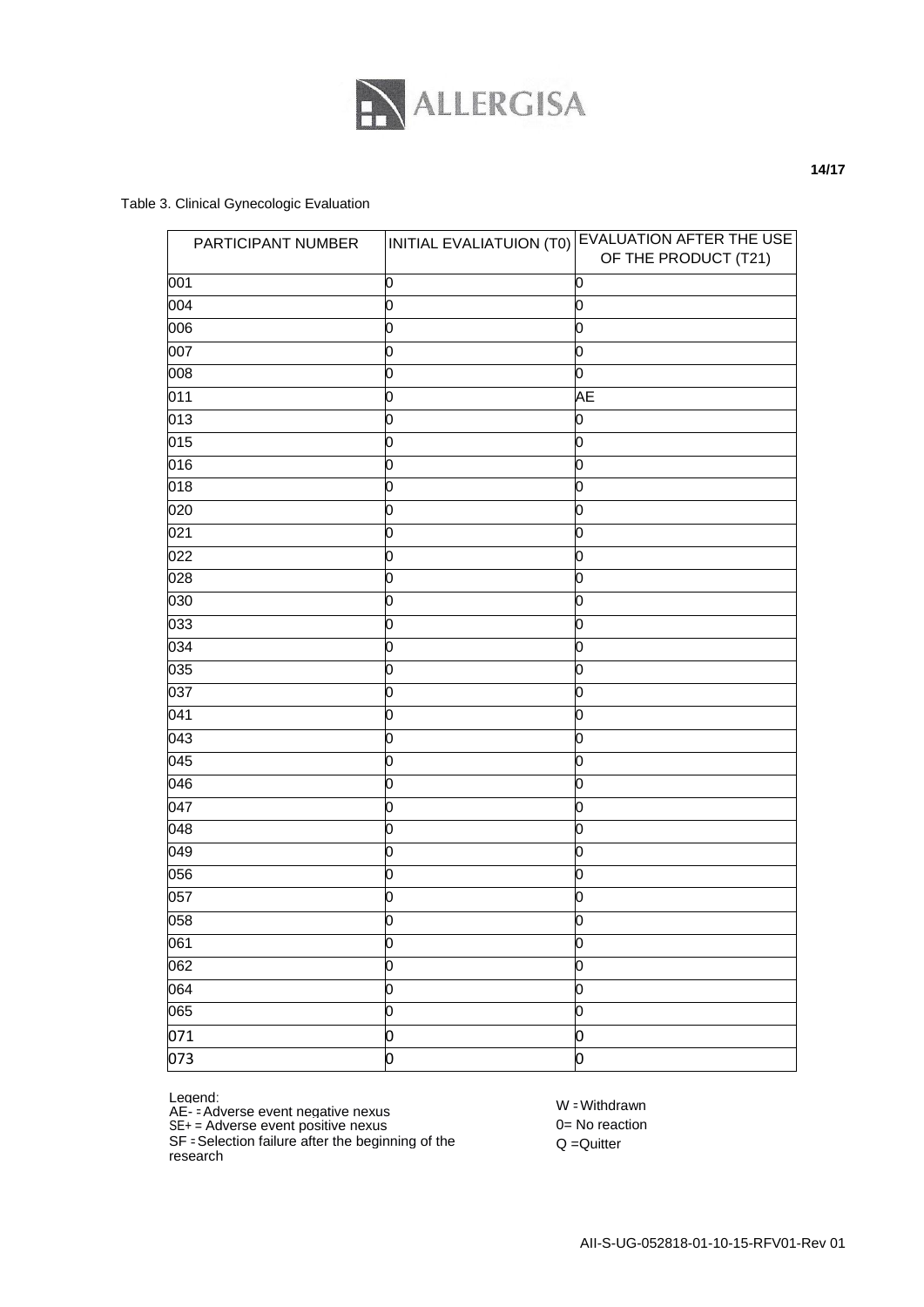

# 11. **CONCLUSION**

According to the methodology used to evaluate the cutaneous acceptability, of genital mucosa

and perineal region of **Lubrinat** product forwarded by the company MASTER INDUSTRIA E

COMERCIO DE PROD ODONTO E FARMAC LTDA, it can be concluded that:

- During the study, no participant showed clinical signs related to the use of the product.
- The product was considered safe at the evaluated conditions.

Vivian Pessoto Rosa Principal Investigator 11/17/2015

Ricardo Barbosa Bueño Campos

Gynecologist CRM 121786

11/17/2015

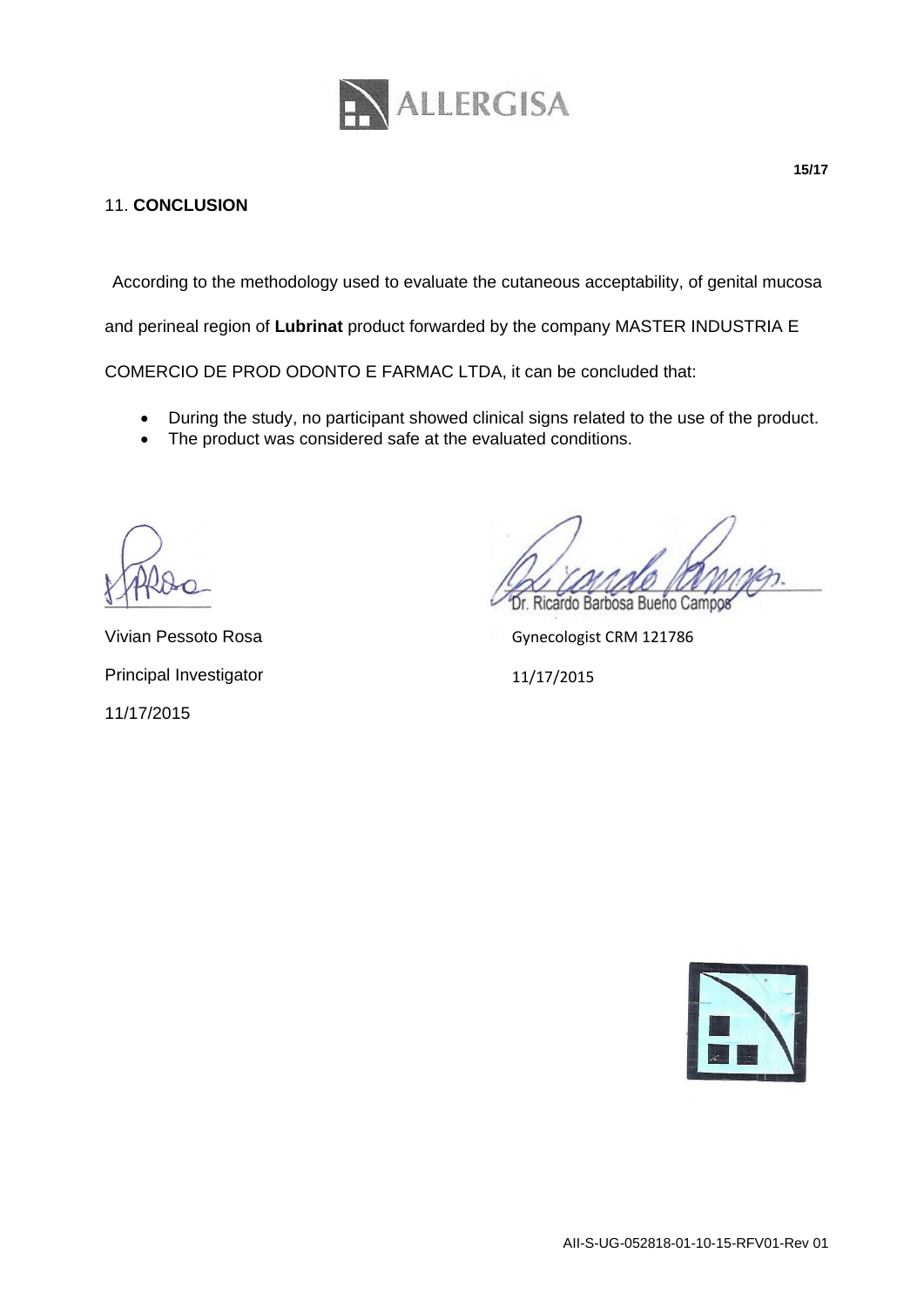

ALLERGISA PESQUISA DERMATO COSMÉTICA LTDA Procedimento Operacional Padrão 45, Pesquisa de Aceitabilidade, 2014, Rev 10.

ANVISA Guia para avaliação de segurança de produtos cosméticos. 2. ed. Brasília, 2012. ASSOCIAÇÃO MÉDICA MUNDIAL. Declaração de Helsinque: Princípios éticos para pesquisa clínica

envolvendo seres humanos, 52, 2000. Edinburgo : [s.n.], 2000. Emenda.

BAER, R.L. & GIGLI, I. Alergic Eczematous Contact Dermatitis in Dermatology in General Medicine - Textbook and Atlas, Fitzpatrick at alI. (ed.), McGraw Hill Book CO., p. 512, 2nd .ed., 1979.

BARAN, R. & MAIBACH, H.I., (ed.). Cosmetic Dermatology, Baltimore, Willians & Wilkins, 1994. CONSELHO NACIONAL DE SAÚDE. Resolução 466/12 do Ministério da Saúde. Diário Oficial, 13/06/2013.

DOOMS - GOOSSENS, A Cosmetics as causes of allergic contact dermatitis. Cutis. 52: 316-320, 1993.

FISHER, AA Contact Dermatitis, 2ª edition, Philadelphia, Lea & Febiger, 1995.

INTERNATIONAL CONFERENCE FOR HARMONIZATION (ICH) Guidance for Industry E6 Good

Clinical Practice: Consolidated Guidance, 1996

KLlGMAN, AM. & WOODING, W.M. A method for the measurement and evaluation of irritants of human skin. J. Invest.. Derm. 49: 78-94, 1967.

MARZULLI, F.N. & MAIBACH, H. I. Model for evaluating skin irritants: A comparision of results obtained on animals and man using repeated skin exposures. Fd. Cosmet. Toxicol. 13: 33-540, 1975.

ORGANIZACIÓN PANAMERICANA DE LA SALUD. BUENAS PRÁCTICAS CLíNICAS: DOCUMENTO DE LAS AMÉRICAS, 2005

SAMPAIO, S.A.P. & RIVITTI, EA Dermatologia Básica, 2ª edição, São Paulo, Artes Médicas, 2000.

SOTER, NA & FITZPATRICK, T.B. Cutaneous changes in Disorders of altered reactivity: eczematous dermatitis. Introduction and classification in Dermatology in General Medicine - Textbook and Atlas, Fitzpatrick at alI. (ed.), McGraw Hill Book CO., p. 507, 2nd ed., 1979.

ZATZ, J.L. Aumento da penetração cutânea. Cosmetics & Toiletries, 7: 52-58, 1995.